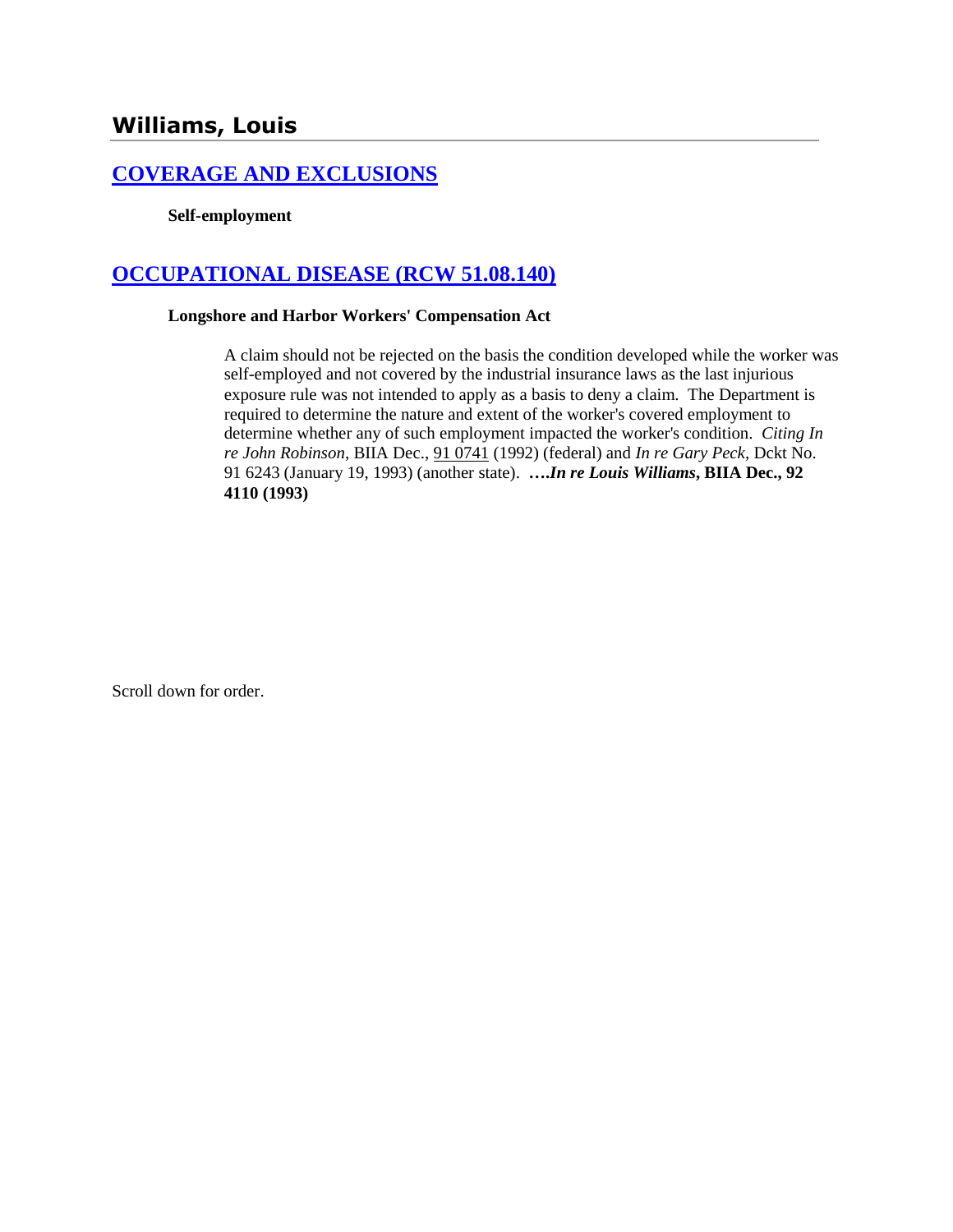## **BEFORE THE BOARD OF INDUSTRIAL INSURANCE APPEALS STATE OF WASHINGTON**

**)**

**IN RE: LOUIS J. WILLIAMS ) DOCKET NO. 92 4110**

**CLAIM NO. N-383989 ) DECISION AND ORDER**

APPEARANCES:

Claimant, Louis J. Williams, by Rumbaugh & Rideout, per Teri L. Rideout

Employer, Oyster Bay Inn, by None

Department of Labor and Industries, by The Office of the Attorney General, per Michael Davis-Hall, Assistant and Sherry Silver, Paralegal

This is an appeal filed by the claimant, Louis J. Williams, on June 10, 1992 from an order of the Department of Labor and Industries dated May 6, 1992 which rejected the claim on the grounds that the claimant was a federal employee at the time of his industrial injury. **REVERSED AND REMANDED**.

## **DECISION**

Pursuant to RCW 51.52.104 and RCW 51.52.106, this matter is before the Board for review and decision on a timely Petition for Review filed by the Department of Labor and Industries to a Proposed Decision and Order issued on March 1, 1993 in which the order of the Department dated May 6, 1992 was reversed, and the claim was remanded with directions to accept the claim and, if possible, determine the amount of hearing loss suffered by Mr. Williams while he was self-employed at the Silverdale Laundromat, and grant him an award for hearing loss equal to the remaining hearing loss, or, if such deduction is not possible, to grant Mr. Williams an award for the entire amount of hearing loss, including his employment at the Silverdale Laundromat, and to thereupon close the claim.

The issue presented by this appeal and the facts stipulated into the record by the parties are adequately set forth in the Proposed Decision and Order.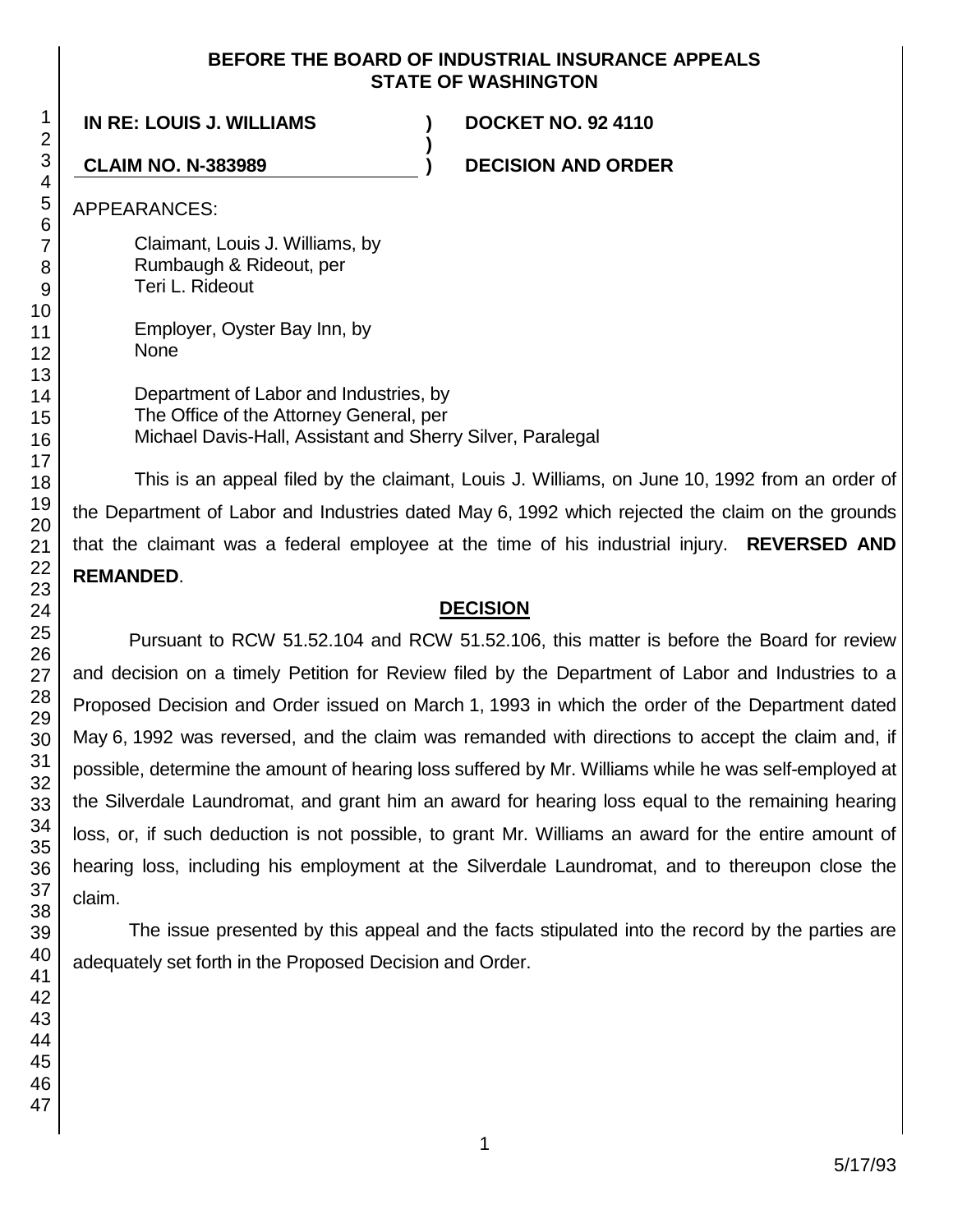The Department admits that the basis for claim rejection set forth in its May 6, 1992 order is incorrect. See, Memorandum in Support of Department's Order. In addition, the stipulated facts reflect that the claimant was not a federal employee but was self-employed as a sole proprietor at the time of the last injurious exposure. Finally, the parties argued this case based on the claimant's status as a sole proprietor. The scope of review thus extends to this alternative basis of claim rejection. See, In re Cathy E. Lively, BIIA Dec., 62,097 (1983).

The Department wishes to apply the last injurious exposure rule, WAC 296-14-350(1), as a basis to reject a hearing loss occupational disease claim where the last injurious exposure occurred while the claimant was a sole proprietor who had not elected to obtain coverage under the Act.

RCW 51.12.020(5) excludes the claimant's status as a sole proprietor from mandatory coverage, and the claimant had not elected to obtain coverage under the Act pursuant to RCW 51.32.030. He was, as a sole proprietor, simply not covered under industrial insurance. The Department asserts the last injurious exposure rule may be applied because a sole proprietor is, "in effect", a self-insurer under the Act as the latter term is defined by RCW 51.08.173 and qualified by Chapter 14, Title 51. The plain wording of those statutory requirements simply belie such an argument.

As we explained in In re John L. Robinson, Dckt. No. 91 0741 (September 29, 1992), "The 'last injurious exposure rule is not to be used as a basis to deny benefits when exposure has occurred under different compensation systems . . ."It is to be applied only "to the last employer over which (a) particular compensation program has jurisdiction." In re Richard C. Corkum, Dckt. No. 90 0280 (March 28, 1991). Mr. Williams was not self-insured as defined by RCW 51.08.173 and therefore not within the jurisdiction of our state's industrial insurance system at the time of his last injurious exposure to noise. Under such circumstances, the last injurious exposure rule cannot be used to deny coverage for injurious exposures which have occurred to Mr. Williams while under our Act. It is true that Mr. Williams may bear an individual risk for additional exposures in his uncovered status, but this does not allow the Department to avoid responsibility for injurious exposures to Mr. Williams while working at covered employments within this state.

We find no reason to distinguish the underlying principle to be applied to this case from that applied in previous Board decisions denying the use of the last injurious exposure rule where the last injurious exposure occurred under another insurance system, such as another state, In re Gary Peck, Dckt. No. 91 6243 (January 19, 1993) or Federal system. Robinson, supra.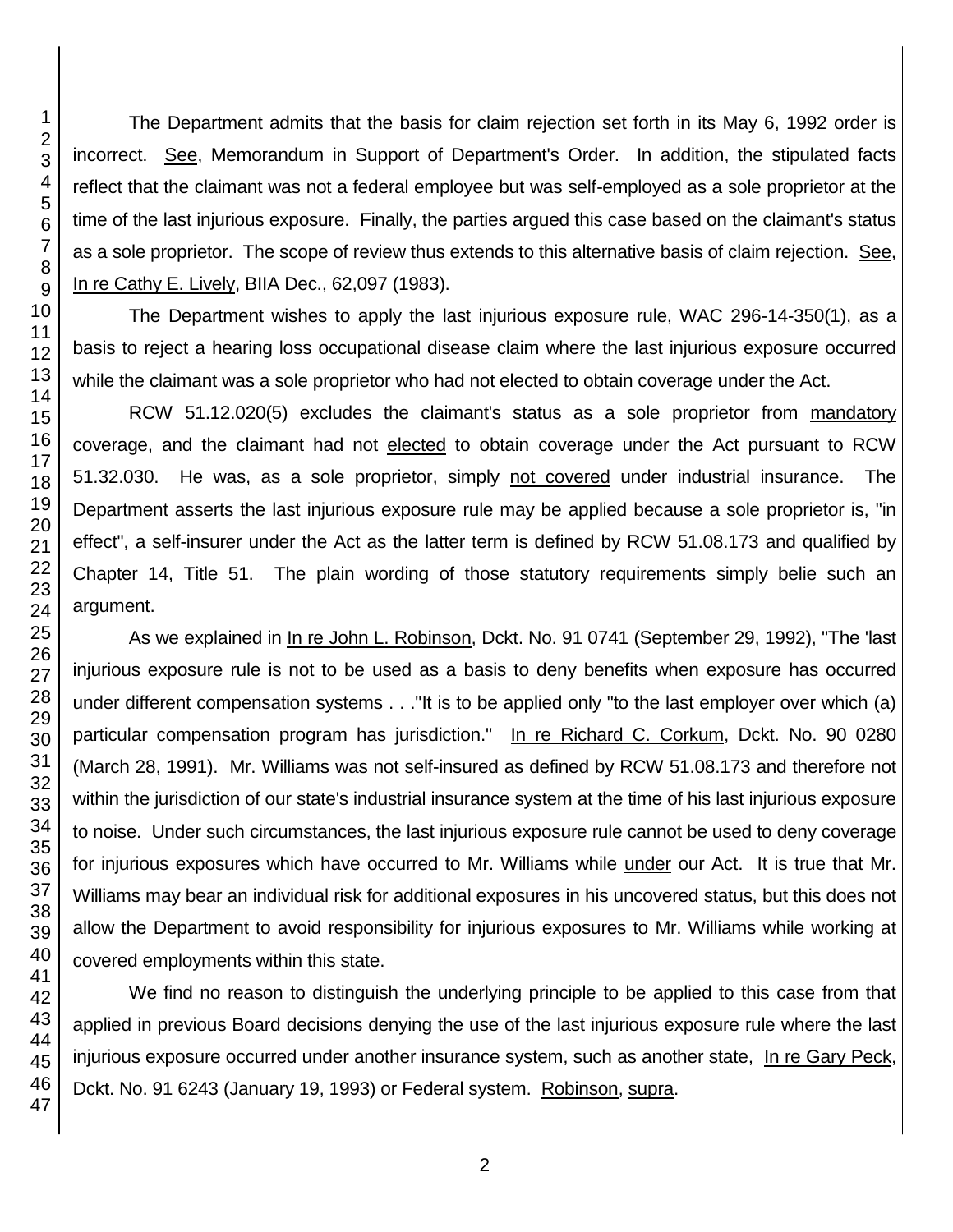46 47

We agree with the Proposed Decision and Order which correctly reversed the Department order which had rejected the claim in toto on the basis of the last injurious exposure rule. To the extent that Mr. Williams sustained occupational noise-induced hearing loss in his employment as a covered worker under our industrial insurance system (specifically from 1948 to 1958, from 1958 to 1966, and in 1968 and 1969), he is entitled to such benefits and compensation as may be supported factually.

We will enter findings and conclusions which require the Department to further investigate and consider this claim on its merits, and to determine the extent of benefits and compensable disability he may be entitled to, based on the periods of employment exposure during which he was a worker covered by the provisions of the Industrial Insurance Act. These matters have not yet been addressed by the Department. They must be so addressed now.

Finally, we note that the issue in this case is the same as in the cases of In re Curtis Rudolph, Dckt. No. 90 4312 (June 17, 1991) and In re Marvin Fankhauser, Dckt. No. 89 4870 (July 2, 1990), both of which were appealed to the courts and are currently pending decision by the Supreme Court of Washington, in Cause No. 59170-9. Our disposition of this case is the same as was made in those two cases.

# **FINDINGS OF FACT**

1. On December 3, 1991, immediately after being notified by Dr. Gordon Thomas of industrially related hearing loss, Louis J. Williams, filed his application for benefits with the Department of Labor and Industries, alleging that he suffered occupational exposure to noise which caused hearing loss in both ears while in the employ of the Oyster Bay Inn. On May 6, 1992, the Department issued an order rejecting the claim for benefits on the ground that the claimant was a federal employee at the time of injury and was not subject to the provisions of the industrial insurance laws of the State of Washington.

On June 10, 1992, the claimant filed his notice of appeal with the Board of Industrial Insurance Appeals from the Department order of May 6, 1992. On July 9, 1992, the Board issued an order granting the appeal.

2. As of May 6, 1992, Louis J. Williams had noise-induced hearing loss which was caused by noise exposure during the following employment periods: two years during the 1940's while Mr. Williams was enlisted in the Navy at Adak, Alaska; 1948-1958, while Mr. Williams was an employee of Liquified Natural Gas, in Seattle, Washington; 1958-1966, while Mr. Williams was an employee of Suburban Propane Gas Company, in Tacoma and Bremerton, Washington; 1966-1967, while Mr. Williams was an employee of Puget Sound Naval Shipyards, in Bremerton, Washington;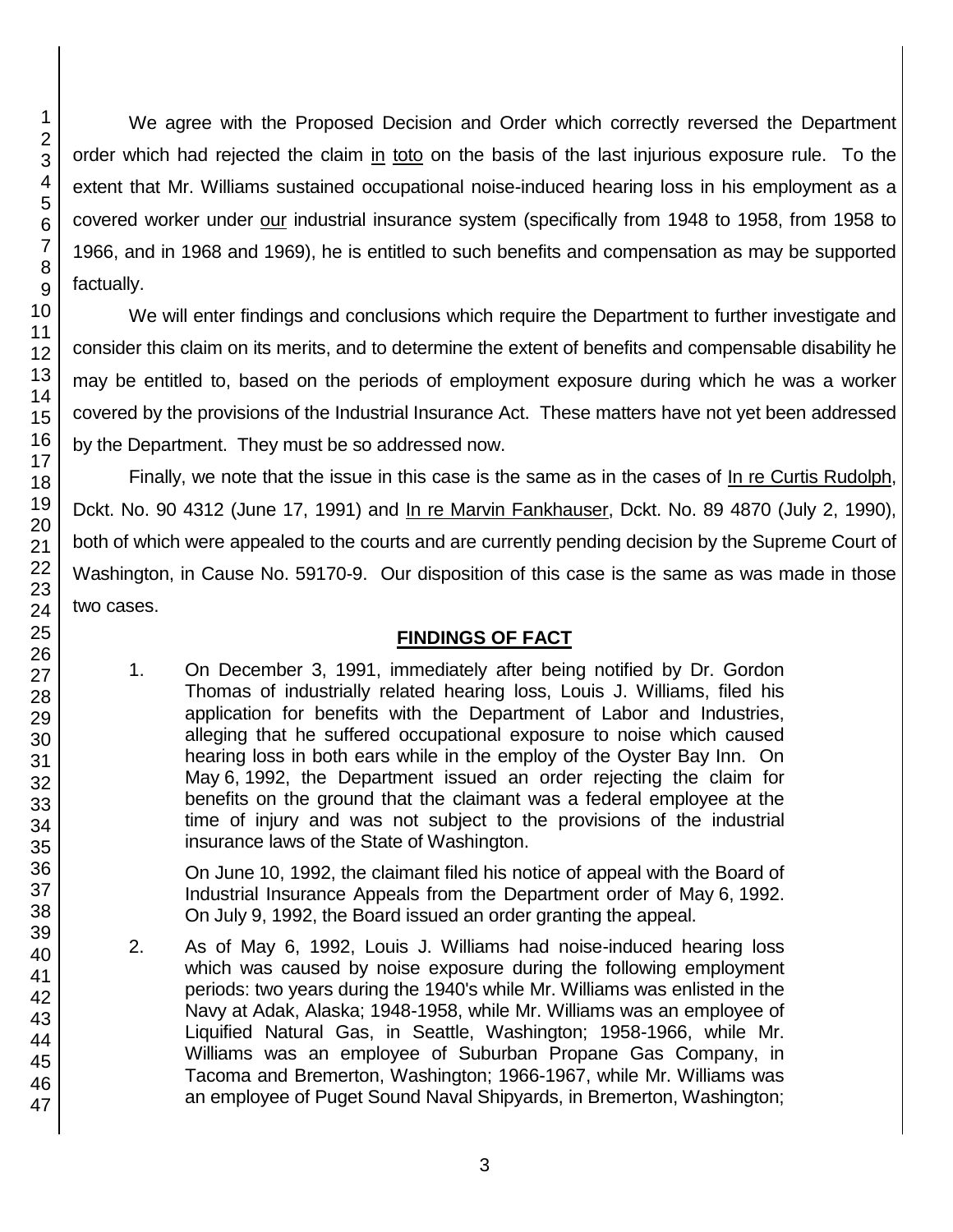1968-1969, while Mr. Williams was an employee of Hill, Ingman and Chase, in Seattle, Washington; and, 1965-1972, while Mr. Williams was self-employed at the Silverdale Laundromat, in Silverdale, Washington.

- 3. While self-employed at the Silverdale Laundromat, Mr. Williams' status was a self-employed sole proprietor. This employment was not subject to mandatory industrial insurance coverage.
- 4. From 1965 through 1972, Mr. Williams did not elect to obtain industrial insurance coverage under the Act, for himself as the sole proprietor of the Silverdale Laundromat.
- 5. Mr. Williams' last injurious exposure to noise occurred during his selfemployment at the Silverdale Laundromat from 1965 through 1972. There was no insurer providing industrial insurance under the Act for this selfemployment.
- 6. Mr. Williams was an employee covered by the Industrial Insurance Act while working for Hill, Ingman and Chase in 1968 and 1969. Mr. Williams suffered hearing loss caused by exposure during that employment, which was the last injurious exposure for which there was an insurer providing coverage for the claimant under the Industrial Insurance Act.
- 7. On December 3, 1991, immediately after having been informed by Gordon Thomas, M.D., that he had an occupationally related hearing loss, Mr. Williams filed his application for benefits with the Department.

# **CONCLUSIONS OF LAW**

- 1. The Board of Industrial Insurance Appeals has jurisdiction over the parties to this appeal. The Board also has jurisdiction over the subject matter, i.e., whether this claim was properly rejected because claimant's last injurious exposure was in self-employment as a sole proprietor for which he had not elected voluntary coverage.
- 2. RCW 51.12.020(5) excludes from mandatory coverage of RCW Title 51 the claimant's self-employment as a sole proprietor from 1965 through 1972, and he had not elected to obtain such coverage for himself pursuant to RCW 51.32.030.
- 3. The last injurious exposure rule, as stated in WAC 296-14-350(1), applies only to insurers providing industrial insurance coverage under the provisions of the Washington Industrial Insurance Act. A self-employed sole proprietor is not an insurer, within the meaning of the regulation.
- 4. The order of the Department of Labor and Industries dated May 6, 1992, which rejected the claim for benefits on the ground that Mr. Williams was a federal employee at the time of his injury and was not subject to the provisions of the industrial insurance laws of the State of Washington, is incorrect and is reversed. The claim is remanded to the Department with directions to further investigate and consider the claim on its merits, and to determine the extent of benefits and disability compensation, if any, to